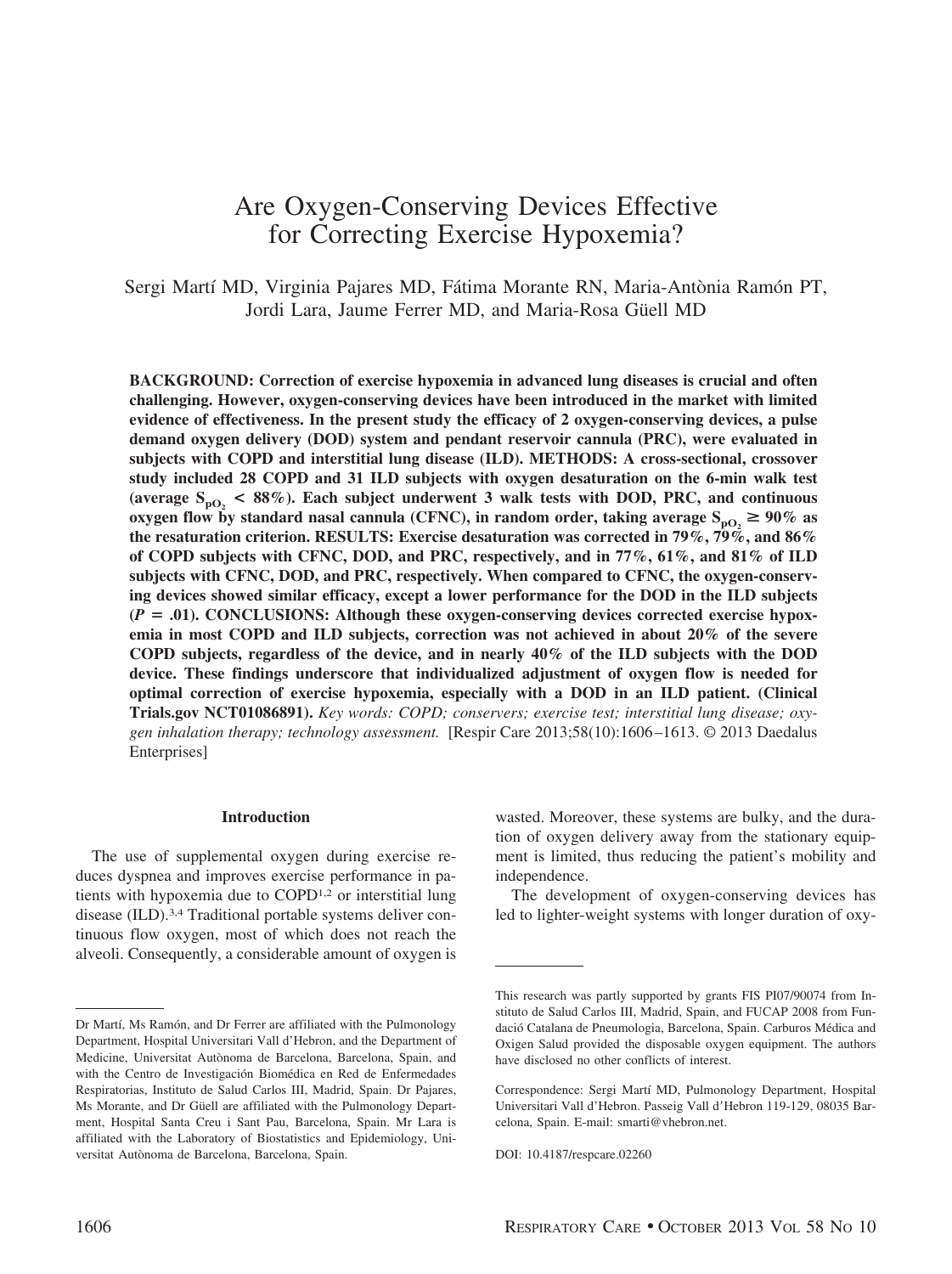gen delivery for outdoor mobility.<sup>5</sup> Currently available oxygen-conserving devices include pulse demand oxygen delivery (DOD) devices and reservoir cannulas. The newer DOD devices are integrated in portable liquid oxygen systems and deliver a pre-set bolus of oxygen only during early inspiration, triggered by the patient's inspiratory effort. Reservoir cannulas store oxygen during exhalation, making it available as a bolus at onset of the next inhalation. Despite these technical advantages, however, many oxygen-conserving devices have been placed on the market with limited published evidence regarding their efficacy.6-8

# SEE THE RELATED EDITORIAL ON PAGE 1711

The equivalency of oxygen-conserving devices to continuous flow oxygen for correcting hypoxemia has been evaluated in several studies. When the patient is at rest, the 2 types of systems have proven to be equivalent.<sup>9-11</sup> However, when oxygen requirements increase, specifically during exercise<sup>10-16</sup> and in patients with ILD,<sup>17</sup> oxygenconserving devices do not seem to provide equivalent benefits.

It has been suggested that oxygen supply should be increased in some patients treated with oxygen-conserving devices, to improve hypoxemia,<sup>11,13,17</sup> but there have been no studies evaluating in what cases adequate correction fails despite the increased supply.

The primary aim of this study was to assess the efficacy of 2 oxygen-conserving systems (a DOD device and pendant reservoir cannula [PRC]) versus continuous flow oxygen through a standard nasal cannula (CFNC) for correcting oxygen desaturation during exercise in patients with COPD or ILD. In contrast to previous studies, the oxygen delivery settings were individually adjusted with each subject, as needed, to correct hypoxemia. The secondary aim was to determine the subjects' preferences for each of the 3 types of devices tested.

## **Methods**

The study protocol was approved by the institutional review board of each participating center. The aim of the study was explained to each subject, and written informed consent was obtained from all subjects.

# **Subjects**

The study population included consecutively enrolled patients with a diagnosis of COPD or ILD with exerciserelated oxygen desaturation, seen between April 2008 and January 2010 in the Oxygen Therapy Control Units of 2 teaching hospitals: Hospital de la Santa Creu i Sant Pau,

# **QUICK LOOK**

# **Current knowledge**

Supplemental oxygen during exercise reduces dyspnea and improves exercise performance in patients with hypoxemia due to chronic lung disease. Pulse-dose oxygen systems conserve oxygen, but their ability to reverse exercise hypoxemia is suspect.

# **What this paper contributes to our knowledge**

During the 6-min walk test, 20% percent of the subjects with severe COPD and oxygen desaturation failed to achieve re-saturation ( $S_{\text{pO}_2} \ge 90\%$ ), even at the maximum flow provided by the pulse-dose system. With the pulse-dose system, failure to correct exercise desaturation occurred in about 40% of subjects with interstitial lung disease. Oxygen flow titration during exercise should be accomplished on a per patient basis, with the device being considered for use.

and Hospital Universitari Vall d'Hebron, Barcelona, Spain. In this study exercise desaturation was defined as average  $S_{pO_2}$  < 88% during the 6-min walk test (6MWT), in order to include patients with sustained exercise desaturation. The exclusion criteria were: active smoker, use of ambulatory oxygen therapy before the study, recent exacerbation (within 4 weeks), severe comorbidity, and locomotor abnormality preventing performance of the 6MWT.

# **Study Design**

This was an open, cross-sectional, crossover study, carried out on 2 consecutive days.

**Day 1.** Pulmonary function testing was performed on day 1 (MasterLab, Erich Jaeger/CareFusion, San Diego, California). All tests were done according to the European Respiratory Society and American Thoracic Society guidelines.18-20 Static lung volumes were measured using the plethysmography method, and diffusion capacity of the lung for carbon monoxide was measured using the single breath-hold method.21 Baseline dyspnea was assessed with the modified Medical Research Council dyspnea scale.22 At least 2 6MWT were performed: the first on room air, to confirm desaturation. After a 30-min rest, the second test was carried out with the subject on CFNC. The oxygen flow setting was decided by the pneumologist after the baseline (room air) test was evaluated. Resaturation was defined as maintenance of an average  $S_{pQ_2} \geq 90\%$  during the 6MWT. The oxygen setting was increased in a subsequent 6MWT if needed to achieve resaturation. The ap-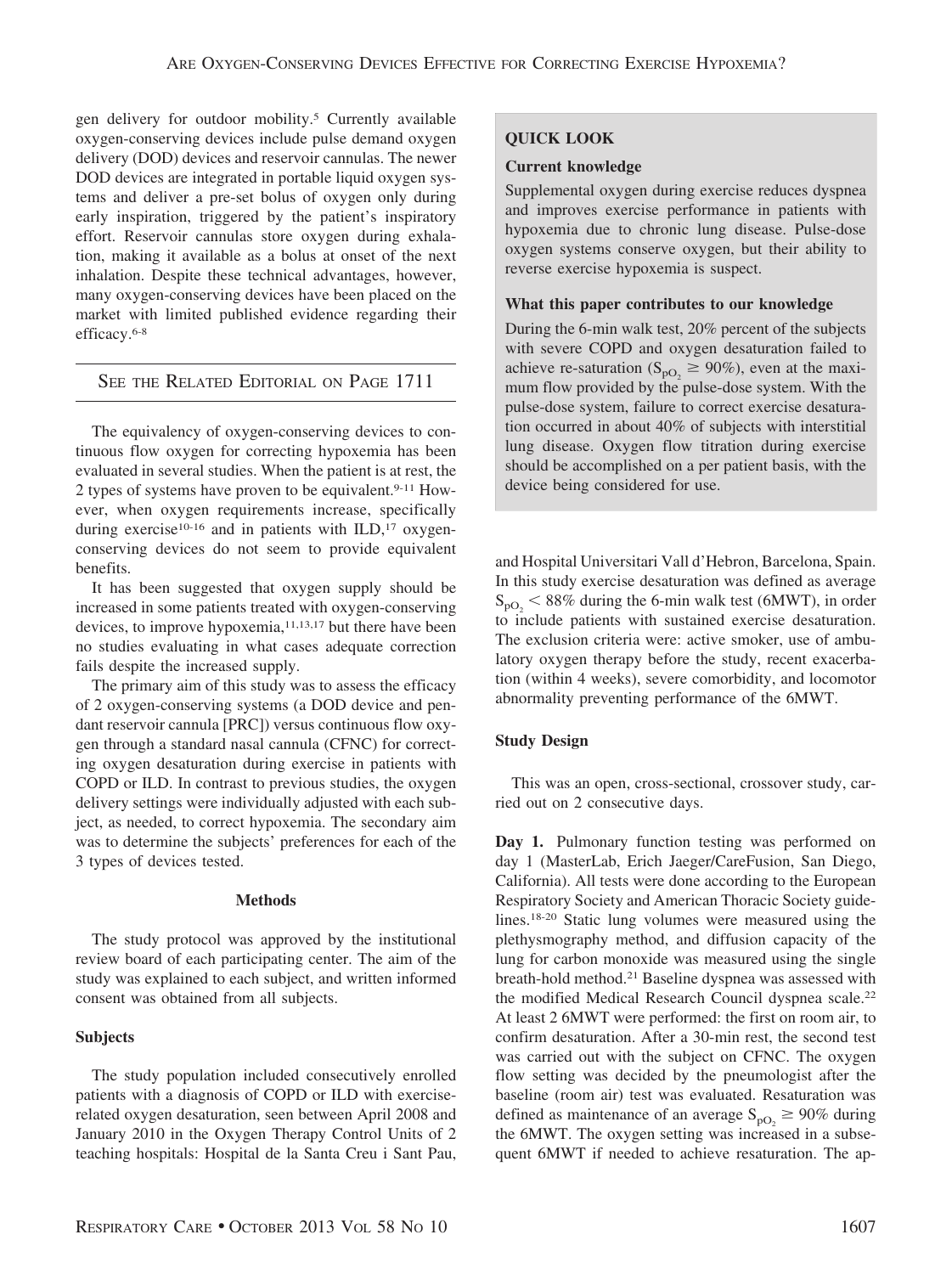

Fig. 1. Flow chart showing subject enrollment.  $6MWT = 6-min$ walk test.  $ILD =$  interstitial lung disease.

propriate oxygen setting to achieve resaturation was established with no more than 3 walk tests. The 6MWT was carried out in a 30-meter-long hall and monitored by a trained nurse, who always used the same expressions of encouragement.23 The subjects walked at a rhythm similar to that used in their daily activities, while pulling along an oxygen cylinder in a small, light, wheeled cart, and were instructed to breathe through their nose during the test. We recorded heart rate and  $S_{pO<sub>2</sub>}$  (Pulsox 300i, Konica/Minolta, Osaka, Japan).

**Day 2.** On the second day the subjects performed at least 3 6MWTs, with a 30-min rest between each test, using CFNC, a DOD system (Spirit 300, Caire Medical, Ball Ground, Georgia), and a PRC (Oxymizer Pendant, Chad Therapeutics, Chatsworth, California). The CFNC and PRC were connected to a portable cylinder weighing 3.63 kg with continuous flow liquid oxygen (Stroller, Caire Medical, Ball Ground, Georgia). The DOD system was integrated with a lighter cylinder (1.95 kg) with pulse delivery of 15 mL per setting (that is, setting  $1 = 15$  mL, setting  $2 = 30$  mL, et cetera). With each subject the 3 devices were tested in random order, assigned using a computergenerated sequence. Oxygen delivery was established as follows. With CFNC the oxygen flow was set according to the adjustment performed on day 1. With the DOD the setting was the manufacturer's equivalent to the required CFNC flow. With the PRC the initial flow was 1 L/min less than the required CFNC flow. With any of the devices, if an average  $S_{pQ_2} \geq 90\%$  was not maintained, the 6MWT was repeated with a higher oxygen setting, up to the maximum possible with the system (6 L/min with con-

| Table 1. | <b>Subject Characteristics</b> |  |  |
|----------|--------------------------------|--|--|
|----------|--------------------------------|--|--|

|                                          | <b>COPD</b><br>$(n = 28)$ | ILD<br>$(n = 31)$ |
|------------------------------------------|---------------------------|-------------------|
| Age, y                                   | $66.3 \pm 8.6$            | $68.7 \pm 9.9$    |
| Male/female, no.                         | 23/5                      | 19/12             |
| BMI, $\text{kg/m}^2$                     | $26.4 \pm 2.8$            | $27.2 \pm 4.9$    |
| $FEV_1, L$                               | $0.93 \pm 0.36$           | $1.62 \pm 0.45$   |
| $FEV_1$ , % predicted                    | $31.0 \pm 10.5$           | $65.5 \pm 15.8$   |
| FVC, L                                   | $2.52 \pm 0.95$           | $1.89 \pm 0.56$   |
| FVC, % predicted                         | $59.4 \pm 17.2$           | $56.6 \pm 14.8$   |
| FEV <sub>1</sub> /FVC                    | $0.39 \pm 0.12$           | $0.86 \pm 0.10$   |
| TLC, % predicted                         | $126.0 \pm 24.8$          | $60.1 \pm 14.6$   |
| RV, % predicted                          | $219.0 \pm 71.5$          | $59.2 \pm 23.1$   |
| $D_{\text{LO}}$ , % predicted            | $29.6 \pm 10.1$           | $32.3 \pm 11.4$   |
| $P_{aO}$ , mm Hg                         | $60.2 \pm 6.6$            | $65.3 \pm 10.0$   |
| $P_{aCO_2}$ , mm Hg                      | $42.7 \pm 6.1$            | $39.9 \pm 4.7$    |
| $P_{(A-a)O}$ , mm Hg                     | $37.6 \pm 8.3$            | $35.8 \pm 9.7$    |
| MRC dyspnea score $\geq$ 2, no. (%)      | 24 (85.7)                 | 28 (90.3)         |
| Previous LTOT (not portable), no. $(\%)$ | 14(50.0)                  | 9(29.0)           |

The values are mean  $\pm$  SD unless otherwise indicated

 $ILD =$  interstitial lung disease

 $BMI = body mass index$ 

 $TLC =$  total lung capacity  $RV = residual volume$ 

 $D_{\text{LCO}}$  = diffusion capacity of the lung for carbon monoxide

 $P_{(A-a)O_2}$  = alveolar-arterial oxygen difference<br>MRC = Medical Research Council

 $LTOT = long-term oxygen therapy$ 

tinuous flow, and setting 5 with the DOD), attempting to correct desaturation. The appropriate oxygen setting to achieve the resaturation criterion was established with no more than 3 walk tests for each device.

#### **Measurements**

The main outcome variable was the percentage of subjects in whom desaturation on exercise was ultimately corrected (average  $S_{pQ_2} \ge 90\%$ ) in the 6MWT with each device. Heart rate, breathing frequency, and dyspnea score (measured with a modified Borg visual analog scale ranging from 0 to  $10^{24}$ ) were recorded before and after each 6MWT. If more than one 6MWT was needed with any device, the last measurements were recorded. After the 6MWTs we asked the subjects if they had a preference for any of the 3 devices.

### **Statistical Analysis**

Sample size was calculated with a chi-square test to compare 2 expected proportions for independent data. The expected proportions of successful response (average  $S_{\text{pO}_2} \ge 90\%$  during the 6MWT) were 60% and 50% for DOD in COPD and ILD, respectively, and 90% and 85% for PRC. Thus, 30 subjects in each pulmonary disease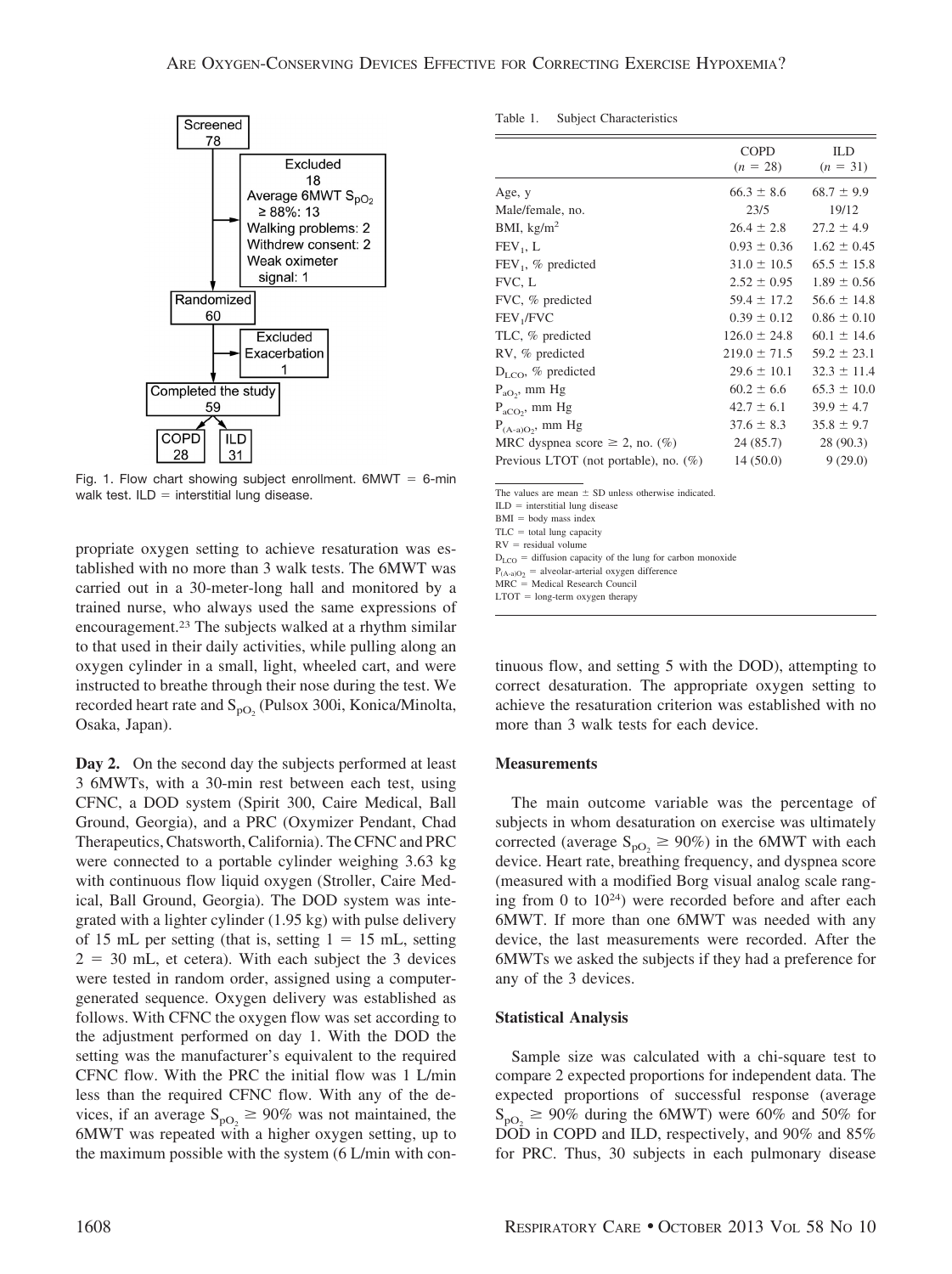|                                  | COPD<br>$(n = 28)$ | IL D<br>$(n = 31)$ |
|----------------------------------|--------------------|--------------------|
| At rest before 6MWT              |                    |                    |
| $S_{\text{DO}}$ , %              | $91.0 \pm 2.8$     | $92.1 \pm 2.9$     |
| Breathing frequency, breaths/min | $20.7 \pm 4.0$     | $28.3 \pm 6.0$     |
| Heart rate, beats/min            | $86.4 \pm 10.4$    | $85.3 \pm 11.6$    |
| Borg dyspnea score               | $1.1 \pm 1.3$      | $1.3 \pm 1.5$      |
| During 6MWT                      |                    |                    |
| Average $S_{\text{pO}}$ , %      | $81.5 \pm 6$       | $80.4 \pm 6.7$     |
| Time with $S_{pQ_2}$ < 90%, %    | $92.3 \pm 7.7$     | $80.4 \pm 6.7$     |
| Immediately after 6MWT           |                    |                    |
| $S_{\text{no}}$ , %              | $78.1 \pm 8.6$     | $76.2 \pm 7.3$     |
| Breathing frequency, breaths/min | $24.8 \pm 4.8$     | $36.5 \pm 7.1$     |
| Heart rate, beats/min            | $103.2 \pm 15.5$   | $105.1 \pm 20.0$   |
| Borg dyspnea score               | $4.7 \pm 2.2$      | $5.4 \pm 3.0$      |
| 6-min walk distance, m           | $325.3 \pm 79.1$   | $344.6 \pm 76.3$   |

| Table 2. | Cardiopulmonary Measurements at Rest Before, During, |
|----------|------------------------------------------------------|
|          | amd After the Baseline Room Air 6-Min Walk Test      |

The values are mean  $\pm$  SD unless otherwise indicated

 $ILD =$  interstitial lung disease

 $6MWT = 6$ -min walk test

group would suffice to observe significant differences between the devices, assuming a 2-sided type 1 error of 5% and a statistical power of 80%.

Baseline data are described as absolute frequency and percentage for qualitative variables, and mean and standard deviation for quantitative variables. Inferential analyses were performed with a general linear model for quantitative variables or a generalized estimated equation for qualitative variables, to assess intra-subject variability, including device, sequence of use, and period as fixed factors, and subject effect nested in sequence as random effect.

Device preference was analyzed using the Prescott test,25 which includes the non-preferences, bearing in mind the order in which the devices were tested by the subject. Two-sided significance tests were used throughout, and a  $P$  value  $\leq$  .05 was considered significant. Statistical analyses were performed with statistics software (SAS 9.1.3, SAS Institute, Cary, North Carolina).

#### **Results**

Subject enrollment is shown in Figure 1. Of the 60 subjects randomized, 59 completed the study: 28 with COPD and 31 with ILD. The ILD diagnoses were: 14 idiopathic pulmonary fibrosis, 7 nonspecific interstitial pneumonia, 7 hypersensitivity pneumonitis, 1 cryptogenic organizing pneumonia, 2 unclassifiable interstitial pneumonia. Carbon monoxide diffusion in both groups was around 30% of predicted (Table 1), indicating severely impaired respiratory function. The baseline (without oxygen) 6MWT results showed marked desaturation on exer-

Table 3. Cardiopulmonary Measurements in the COPD Subjects at Rest Before, During, and After the 6-Min Walk Test With 3 Oxygen Delivery Systems  $(n = 28)$ 

|                                            | <b>CFNC</b>     | <b>DOD</b>      | P<br>DOD vs CFNC | <b>PRC</b>      | P<br>PRC vs CFNC |
|--------------------------------------------|-----------------|-----------------|------------------|-----------------|------------------|
| At rest before 6MWT                        |                 |                 |                  |                 |                  |
| $S_{\text{pO}}$ , %                        | $95.9 \pm 0.2$  | $95.6 \pm 0.2$  | .12              | $96.1 \pm 0.2$  | .60              |
| Breathing frequency, breaths/min           | $19.3 \pm 0.5$  | $19.0 \pm 0.5$  | .67              | $19.3 \pm 0.5$  | .95              |
| Heart rate, beats/min                      | $82.0 \pm 1.1$  | $80.5 \pm 1.1$  | .33              | $80.0 \pm 1.1$  | .18              |
| Borg dyspnea score                         | $0.6 \pm 0.1$   | $0.6 \pm 0.1$   | .56              | $0.5 \pm 0.1$   | .61              |
| During 6MWT                                |                 |                 |                  |                 |                  |
| Average $S_{pQ}$ , %                       | $90.4 \pm 0.3$  | $91.1 \pm 0.3$  | .07              | $91.6 \pm 0.3$  | .004             |
| Average $S_{pQ_2} \ge 90\%$ , no. $(\%)^*$ | 22(79)          | 22(79)          | .49              | 24(86)          | .15              |
| Time with $S_{pQ_2}$ < 90%, %              | $34.1 \pm 3.5$  | $25.1 \pm 3.5$  | .07              | $19.8 \pm 3.5$  | .005             |
| Immediately after 6MWT                     |                 |                 |                  |                 |                  |
| $S_{\text{no}}$ , %                        | $89.4 \pm 0.3$  | $89.4 \pm 0.3$  | .99              | $90.8 \pm 0.3$  | .003             |
| Breathing frequency, breaths/min           | $23.3 \pm 0.5$  | $24.2 \pm 0.5$  | .25              | $22.8 \pm 0.5$  | .52              |
| Heart rate, beats/min                      | $99.9 \pm 1.5$  | $98.5 \pm 1.5$  | .49              | $95.3 \pm 1.5$  | .03              |
| Borg dyspnea score                         | $3.4 \pm 0.2$   | $3.0 \pm 0.2$   | .16              | $3.6 \pm 0.2$   | .60              |
| 6-min walk distance, m                     | $352.2 \pm 2.2$ | $347.9 \pm 2.1$ | .16              | $346.5 \pm 2.1$ | .07              |

Values are least-squares means  $\pm$  standard error of the mean for continuous variables unless otherwise indicated.

\* Correction of desaturation was defined as average  $S_{pO<sub>2</sub>} \ge 90\%$ .

 $CFNC =$  continuous flow with standard nasal cannula

DOD = demand oxygen delivery oxygen device

 $PRC =$  pendant reservoir cannula

 $6MWT = 6$ -min walk test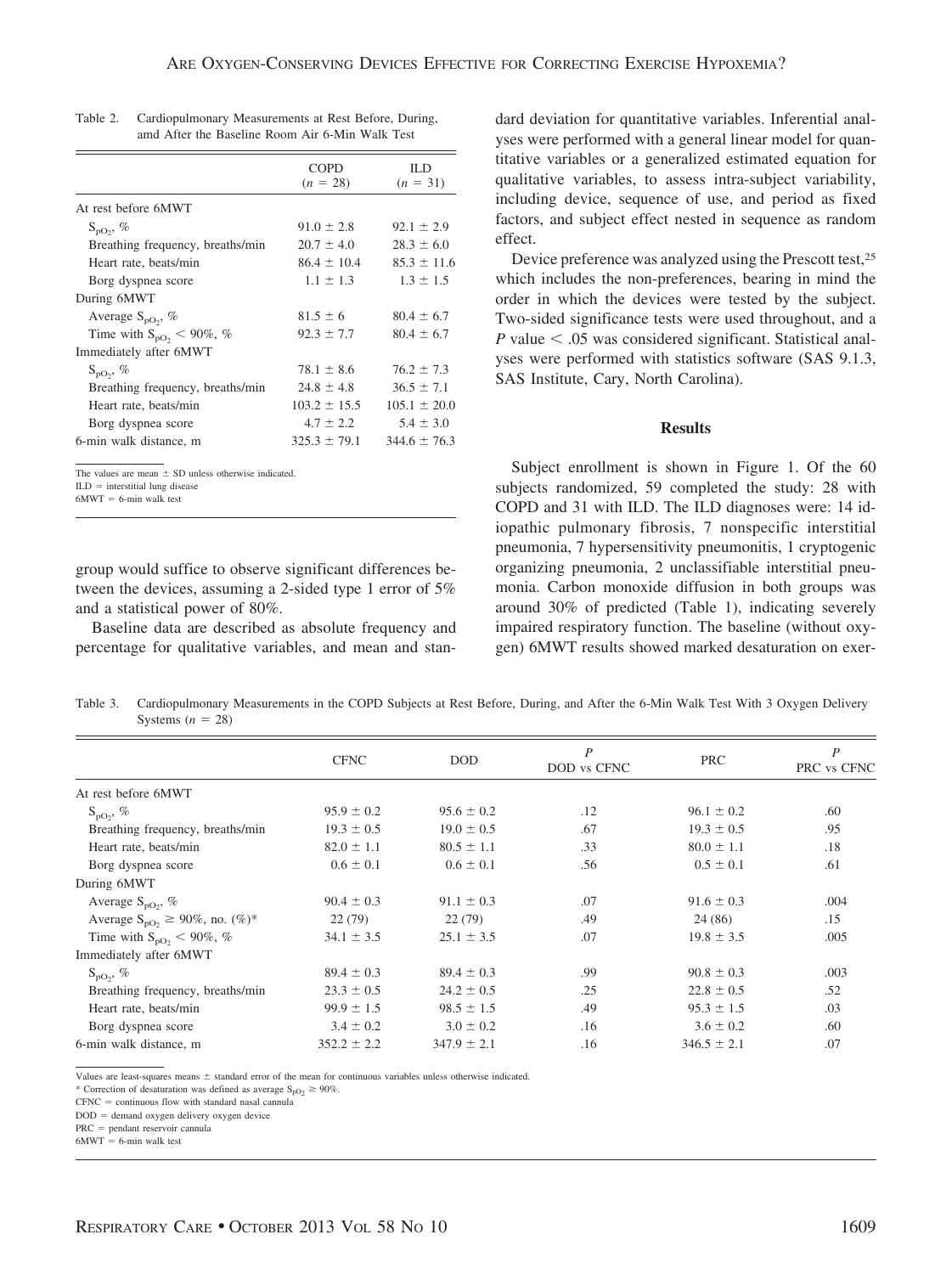

Fig. 2. Correction of exercise oxygen desaturation (6-min walk test average  $S_{pO_2} \ge 90\%$ ) with the 3 oxygen supplementation systems tested, in subjects with COPD and subjects with interstitial lung disease.

cise: average  $S_{\text{pO}_2}$  was 81% in the COPD subjects and 80% in the ILD subjects (Table 2).

## **COPD Subjects**

On oxygen supplementation by CFNC, desaturation during exercise was corrected in 79% of the COPD subjects (Table 3 and Fig. 2). In the remaining 21%, desaturation correction was not achieved even at the highest flow available on the device. When the oxygen-conserving devices were used, correction was achieved in 79% of subjects with the DOD and 86% with the PRC. The final adjusted median (and IQR) oxygen settings in the 28 COPD subjects were  $4$  (3–5.5) for CFNC,  $4$  (3–5) for DOD, and 3 (2– 4) for PRC. The number of subjects in whom desaturation was corrected, the dyspnea scores, and the walk distances were similar with the 3 systems tested (see Table 3). Although 75% of the COPD subjects preferred the DOD system and only 11% preferred CFNC or PRC, the difference was not statistically significant (*P* for preference 0.43); 1 COPD subject (3%) did not prefer one system over any other.

# **ILD Subjects**

Correction of desaturation was achieved in 77% of the ILD subjects with CFNC, 61% with the DOD, and 81% with the PRC (Table 4 and Fig. 2). Thus, nearly 40% of the ILD subjects using the DOD system did not attain correction even with the highest setting, and performance was poorer than that with CFNC ( $P = .01$ ). The adjusted median (and IQR) oxygen settings in the 31 ILD subjects were  $5$  (3–6) for CFNC,  $5$  (3–5) for DOD, and  $4$  (2–5) for PRC. Despite the poorer  $S_{pQ}$ , correction with the DOD system, no differences were found between the 2 oxygenconserving devices and CFNC in dyspnea score or walk distance (see Table 4). CFNC was the system of choice in 35% of the ILD subjects, 35% chose DOD, and only 6% preferred PRC. Five ILD subjects (24%) did not prefer one system over any other  $(P = .33)$ .

### **Discussion**

Although the oxygen-conserving devices were effective in correcting exercise hypoxemia in most of the COPD and ILD subjects, there remained a considerable percentage of subjects in whom correction was not achieved. The lack of correction was more pronounced in the ILD subjects with the DOD, even though the oxygen flow was increased to the maximum.

Variation in the response to DOD devices according to the subjects' underlying disease has not been previously reported. Palwai et al<sup>15</sup> assessed the performance of 4 DOD systems, both in technical terms, in a bench study, and clinically, in 13 COPD subjects. Although all the devices tested were activated during nose and mouth breathing, there was poor synchronization between triggering and inspiration, and major discrepancies were found between the predicted and actual amounts of oxygen delivered. Palwai et al found that performance was devicedependent rather than subject-dependent. It may be hypothesized that different respiratory patterns between COPD subjects and ILD subjects could be implicated in our results. The mean breathing frequency recorded at completion of exercise was 23 breaths/min in the COPD subjects and 32 breaths/min in the ILD subjects, and this difference could have had an impact on our results, mainly because of 2 factors. First, the efficacy of oxygen delivery systems in terms of  $F_{IO}$  is inversely related to the breathing frequency.7 Second, the higher breathing frequency in ILD subjects may place a stress on the mechanical performance of these devices, which are reported to have some technical limitations.<sup>15</sup> Although the DOD system we chose for the present study has good trigger sensi-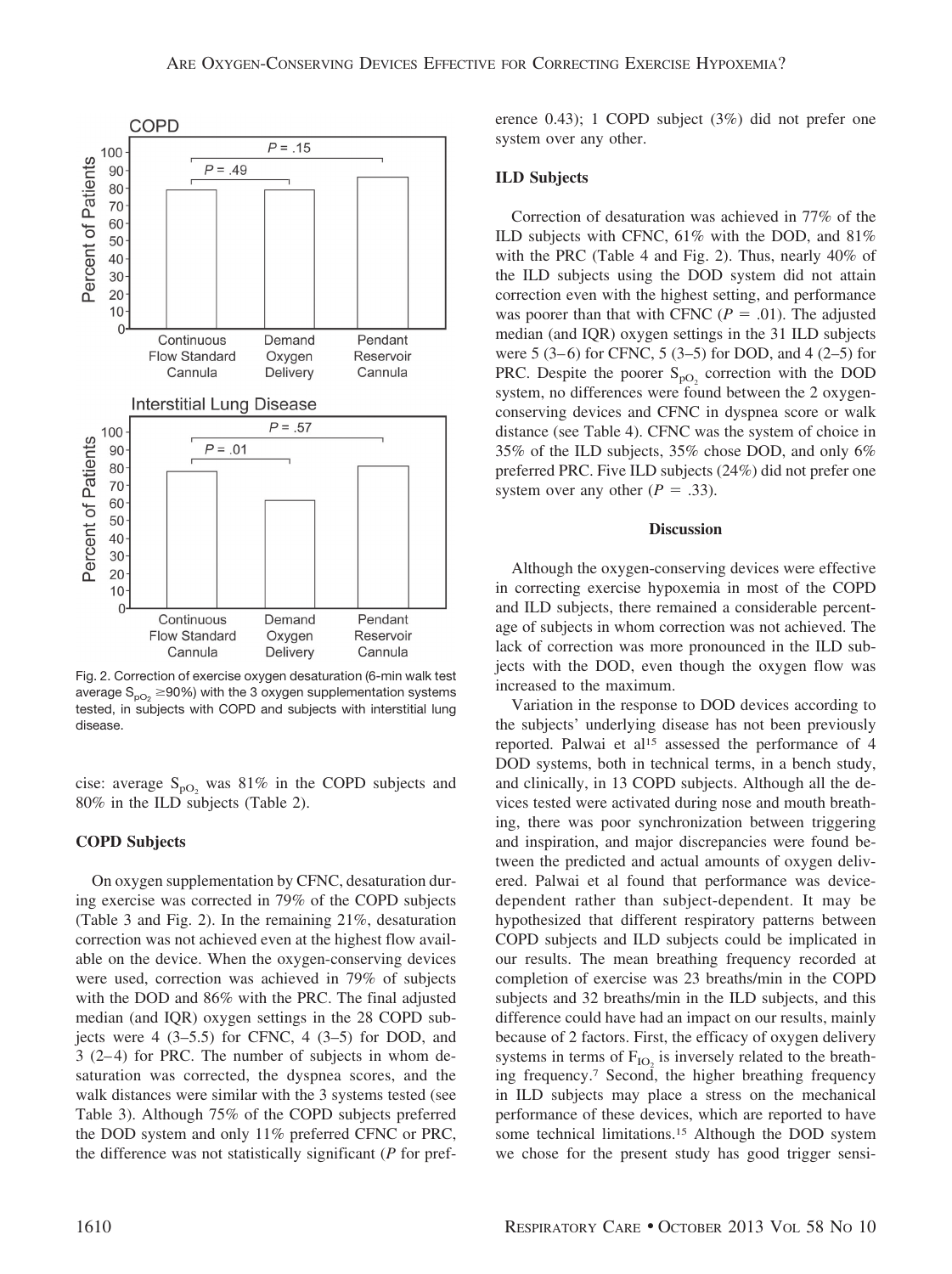|                                                   | <b>CFNC</b>     | <b>DOD</b>      | P<br>DOD vs CFNC | <b>PRC</b>      | P<br>PRC vs CFNC |
|---------------------------------------------------|-----------------|-----------------|------------------|-----------------|------------------|
| At rest before 6MWT                               |                 |                 |                  |                 |                  |
| $S_{\text{pO}}$ , %                               | $97.2 \pm 0.3$  | $96.2 \pm 0.3$  | .009             | $97.4 \pm 0.3$  | .78              |
| Breathing frequency, breaths/min                  | $26.8 \pm 1.1$  | $26.8 \pm 1.1$  | > .99            | $29.0 \pm 1.1$  | .16              |
| Heart rate, beats/min                             | $78.9 \pm 1.1$  | $79.9 \pm 1.1$  | .51              | $80.6 \pm 1.1$  | .29              |
| Borg dyspnea score                                | $0.4 \pm 0.1$   | $0.6 \pm 0.1$   | .24              | $0.7 \pm 0.1$   | .03              |
| During 6MWT                                       |                 |                 |                  |                 |                  |
| Average $S_{pQ}$ , %                              | $90.9 \pm 0.3$  | $89.4 \pm 0.3$  | .001             | $91.8 \pm 0.3$  | .07              |
| Average $S_{\text{pO}_2} \ge 90\%$ , no. $(\%)^*$ | 24(77)          | 19(61)          | .01              | 25(81)          | .57              |
| Time with $S_{pQ_2}$ < 90%, %                     | $40.0 \pm 3.5$  | $46.0 \pm 3.5$  | .24              | $28.5 \pm 3.5$  | .02              |
| Immediately after 6MWT                            |                 |                 |                  |                 |                  |
| $S_{\text{DO}}$ , %                               | $88.3 \pm 0.4$  | $86.6 \pm 0.4$  | .005             | $89.9 \pm 0.4$  | .01              |
| Breathing frequency, breaths/min                  | $32.6 \pm 0.7$  | $31.4 \pm 0.7$  | .24              | $33.1 \pm 0.7$  | .59              |
| Heart rate, beats/min                             | $106.1 \pm 1.3$ | $105.6 \pm 1.3$ | .80              | $101.8 \pm 1.3$ | .03              |
| Borg dyspnea score                                | $4.1 \pm 0.1$   | $3.9 \pm 0.1$   | .55              | $3.8 \pm 0.1$   | .25              |
| 6-min walk distance, m                            | $348.0 \pm 3.0$ | $347.9 \pm 3.0$ | .97              | $346.7 \pm 3.0$ | .75              |

Table 4. Cardiopulmonary Measurements in the ILD Subjects, at Rest Before, During, and After the 6-Min Walk Test With 3 Oxygen Delivery Systems  $(n = 31)$ 

Values are least-squares means  $\pm$  standard error of the mean for continuous variables unless otherwise indicated.

\* Correction of desaturation was defined as average  $S_{pO_2} \ge 90\%$ .

 $ILD =$  interstitial lung disease

 $CFNC =$  continuous flow with standard nasal cannula

 $DOD =$  demand oxygen delivery oxygen device

PRC = pendant reservoir cannula

tivity  $(0.14 \text{ cm } H_2\text{O})$ , an important factor related to its efficacy,<sup>12</sup> and is able to deliver  $F_{IO}$  of nearly 0.40 at 15 breaths/min and 35% at 30 breaths/min at the maximum output (setting  $5$ ),<sup>7</sup> we cannot exclude that limitations may manifest in clinical practice in highly demanding conditions, particularly in ILD patients.

We analyzed 31 subjects with ILD, and the efficacies of CFNC and PRC were similar, with correction of  $S_{pQ}$ in around 80% of the ILD subjects, whereas with DOD only 61% of the ILD subjects achieved correction. Previous studies have evaluated oxygen-conserving device performance in ILD,17,26,27 but the small number of subjects  $(< 10$ ) in those studies makes it difficult to extract universally applicable conclusions. In contrast to our findings, studies assessing various DOD systems<sup>26,27</sup> have reported performance equivalent to the continuous flow types. However, those devices were tested at a low level of exercise, so their efficacy was not examined under technical or physiological stress. Therefore, our results provide a new view of these devices and indicate some difficulty in correcting  $S_{pQ_2}$  in some ILD patients with a DOD system.

The DOD system was the device of choice in 75% of the COPD subjects. In contrast, the PRC system was preferred by only 2 ILD subjects (6%), even though it had the greatest efficacy in correcting their desaturation (see Fig. 2). This finding seems to indicate that patients prioritize esthetics and comfort (eg, cannula size and weight of the device) over other factors. Acceptance of PRC was assessed in a previous study in 17 subjects with COPD and 4 with restrictive lung disease.28 Following 1 month of home use, 9 of the 21 subjects had abandoned the PRC, citing bulkiness and discomfort as the factors leading to poor adherence. Therefore, despite the good results with the PRC in our subjects, poor acceptance of PRC might limit its application.

Our study has some limitations that should be considered when interpreting the results. The first is our selection of the 6MWT to evaluate exercise hypoxemia. The 6MWT evaluates the global and integrated responses of the pulmonary, cardiovascular, and muscular systems, and is easily performed, well tolerated, reproducible, and a good reflection of the activities of daily living.23,29 In the context of long-term oxygen therapy there are no uniform criteria for evaluating and adjusting oxygen flow on exercise, but the 6MWT is the most commonly used test, and the oxygen flow required to maintain  $S_{pQ_2} \geq 90\%$  is a commonly used threshold.<sup>30</sup> Therefore, this value was used in the present study to establish adequate  $S_{pQ}$ , when walking with oxygen supplementation.

Second, the study was performed in the oxygen therapy units of 2 reference hospitals, in which the subjects are more likely to have severe disease, and  $S_{pQ}$  correction is more likely to fail than in settings where less severe cases

 $6MWT = 6$ -min walk test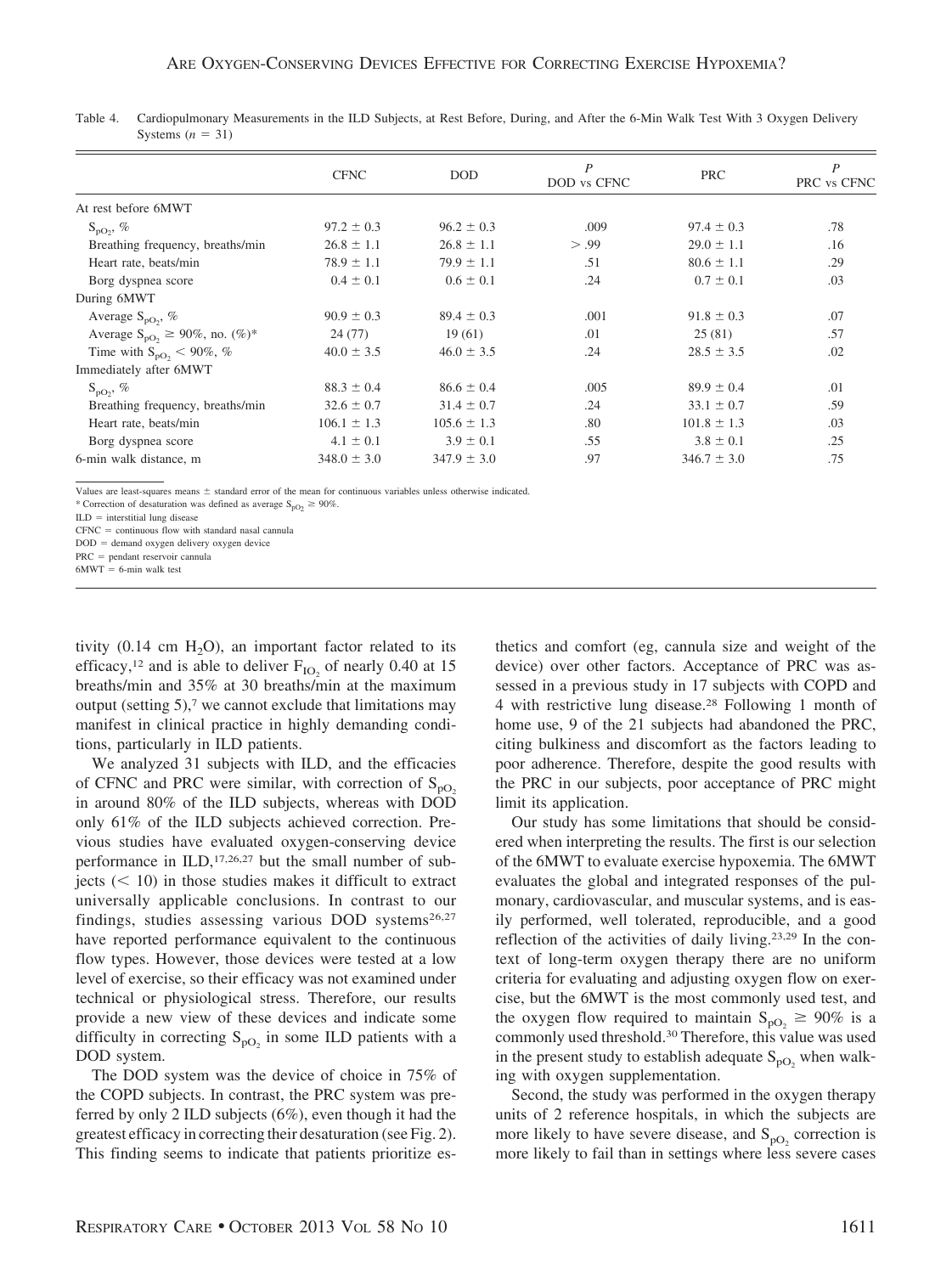are treated. Nonetheless, the findings should alert clinicians evaluating these patients for oxygen therapy that the more severe cases (eg, low carbon monoxide diffusion, high lung hyperinflation, marked desaturation on exercise, high-flow oxygen requirements) may not achieve resaturation with the device chosen.

Third, our assessment was carried out at a single time point, using a 6MWT, so our results do not necessarily reflect the acceptance and effectiveness of this treatment in patients' daily lives.31 Longer-term studies are needed to determine the impact on quality of life of the various oxygen-conserving devices.

Fourth, we tested only one of the multiple valve systems on the market, and our findings cannot be generalized to other available DOD devices. However, our results support the notion that these systems may have limitations in certain groups of patients, as has been previously reported.15

### **Conclusions**

Around 20% of the severe COPD subjects with oxygen desaturation did not achieve resaturation during the 6MWT, even when oxygen flow was increased to the maximum with 3 portable oxygen systems. Moreover, failure to correct desaturation occurred in 40% of the ILD subjects when exercising with the pulse DOD device. These findings underscore the need to individually adjust oxygen flow during exercise for each patient with the device being considered for use. Furthermore, in the light of these findings, it would be advisable to carry out studies evaluating the benefits of new portable oxygen delivery systems that can provide greater flow.

#### **REFERENCES**

- 1. Davidson AC, Leach R, George RJ, Geddes DM. Supplemental oxygen and exercise ability in chronic obstructive airways disease. Thorax 1988;43(12):965-971.
- 2. Waterhouse JC, Howard P. Breathlessness and portable oxygen in chronic obstructive airways disease. Thorax 1983;38(4):302-306.
- 3. Harris-Eze AO, Sridhar G, Clemens RE, Gallagher CG, Marciniuk DD. Oxygen improves maximal exercise performance in interstitial lung disease. Am J Respir Crit Care Med 1994;150(6 Pt 1):1616-1622.
- 4. Leach RM, Davidson AC, Chinn S, Twort CHC, Cameron IR, Bateman NT. Portable liquid oxygen and exercise ability in severe respiratory disability. Thorax 1992;47(10):781-789.
- 5. Dunne PJ. The clinical impact of new long-term oxygen therapy technology. Respir Care 2009;54(8):1100-1111.
- 6. Petty TL, Casaburi R. Recommendations of the Fifth Oxygen Consensus Conference. Writing and Organizing Committees. Respir Care 2000;45(8):957-961.
- 7. Bliss PL, McCoy RW, Adams AB. Characteristics of demand oxygen delivery systems: maximum output and setting recommendations. Respir Care 2004;49(2):160-165.
- 8. Christopher KL, Porte P. Long-term oxygen therapy. Chest 2011; 139(2):430-434.
- 9. Bower JS, Brook CJ, Zimmer K, Davis D. Performance of a demand oxygen saver system during rest, exercise, and sleep in hypoxemic patients. Chest 1988;94(1):77-80.
- 10. Braun SR, Spratt G, Scott GC, Ellersieck M. Comparison of six oxygen delivery systems for COPD patients at rest during exercise. Chest 1992;102(3):694-698.
- 11. Tiep BL, Barnett J, Schiffman G, Sánchez O, Carter R. Maintaining oxygenation via demand oxygen delivery during rest and exercise. Respir Care 2002;47(8):887-892.
- 12. Fuhrman C, Chouaid C, Herigault R, Housset B, Adnot S. Comparison of four demand oxygen delivery systems at rest and during exercise for chronic obstructive pulmonary disease. Respir Med 2004; 98(10):938-944.
- 13. Garrod R, Bestall JC, Paul E, Wedzicha JA. Evaluation of pulsed dose oxygen delivery during exercise in patients with severe chronic obstructive pulmonary disease. Thorax 1999;54(3):242-244.
- 14. Hagarty EM, Skorodin MS, Langbein WE, Hultman CI, Jessen JA, and Maki KC. Comparison of three oxygen delivery systems during exercise in hypoxemic patients with chronic obstructive pulmonary disease. Am J Respir Crit Care Med 1997;155(3): 893-898.
- 15. Palwai A, Skowronski M, Coreno A, Drummond C, and McFadden ER. Critical comparisons of the clinical performance of oxygenconserving devices. Am J Respir Crit Care Med 2010;181(10): 1061-1071.
- 16. Roberts CM, Bell J, Wedzicha JA. Comparison of the efficacy of a demand oxygen delivery system with continuous low flow oxygen in subjects with stable COPD and severe oxygen desaturation on walking. Thorax 1996;51(8):831-834.
- 17. Arlati S, Rolo J, Micallef E, Sacerdoti C, and Brambilla I. A reservoir nasal cannula improves protection given by oxygen during muscular exercise in COPD. Chest 1988;93(6):1165-1169.
- 18. Celli BR, MacNee W. Standards for the diagnosis and treatment of patients with COPD: a summary of the ATS/ERS position paper. Eur Respir J 2004;23(6):932-946.
- 19. American Thoracic Society/European Respiratory Society International Multidisciplinary Consensus Classification of the Idiopathic Interstitial Pneumonias. Am J Respir Crit Care Med 2002; 165(2):277-304. Erratum in: Am J Respir Crit Care Med 2002; 166(3):426.
- 20. Miller MR, Hankinson J, Brusasco V, Burgos F, Casaburi R, Coates A, et al. Standardisation of spirometry. Eur Respir J 2005; 26(2):319-338.
- 21. MacIntyre NR, Crapo RO, Viegi G, Johnson DC, van der Grinten CP, Brusasco V, et al. Standardisation of the single-breath determination of carbon monoxide uptake in the lung. Eur Respir J 2005; 26(4):720-735.
- 22. Bestall JC, Paul EA, Garrod R, Garnham R, Jones PW, Wedzicha JA. Usefulness of the Medical Research Council (MRC) dyspnoea scale as a measure of disability in patients with chronic obstructive pulmonary disease. Thorax 1999;54(7):581-586.
- 23. American Thoracic Society. ATS statement: guidelines for the sixminute walk test. Am J Respir Crit Care Med 2002;166(1):111-117.
- 24. Borg GA. Psychophysical bases of perceived exertion. Med Sci Sports Exerc 1982;14(5):377-381.
- 25. Stephen S. Cross-over trials in clinical research. New York: John Wiley; 1993.